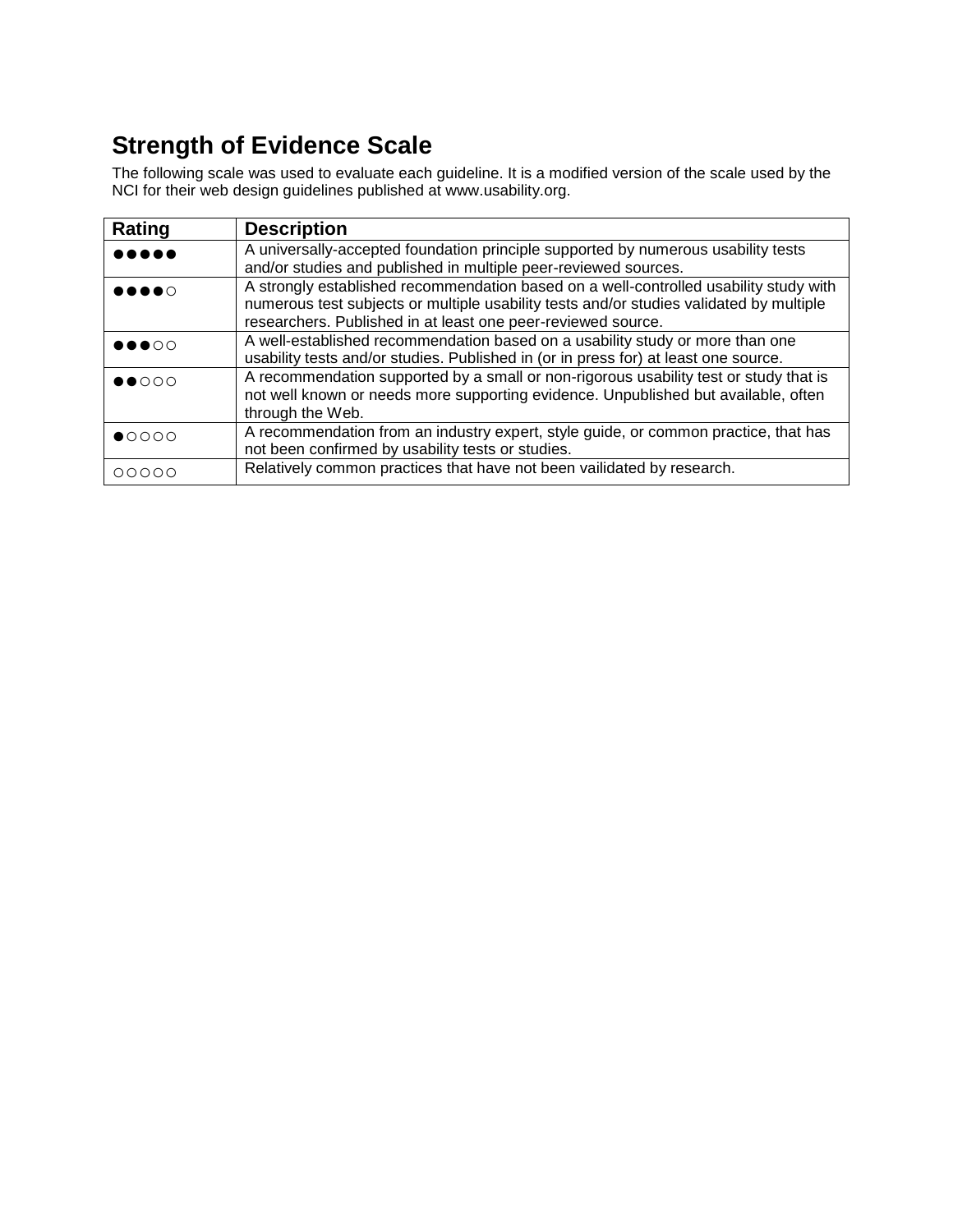## **References**

Aleven, V., McLaren, B. M., & Koedinger, K.R. (2006). Towards computer-based tutoring of help-seeking skills. in *Help Seeking in Academic Settings: Goals, Groups, and Contexts*, Lawrence Erlbaum, San Francisco.

Baker, R. S., Corbett, A. T., & Koedinger, K. R. (2004). Detecting student misuse of intelligent tutoring systems. In *Proceedings of the 7th International Conference on Intelligent Tutoring Systems*. Berlin: Springer Verlag. 531-540.

Bailey, R. W., Koyani, S. & Nall, J. (2000). Usability testing of several health information Web sites, *National Cancer Institute Technical Report*, September: 7-8.

Bernard, M., Liao, C.H., & Mills, M.M. (2001). The effects of font type and size on the legibility and reading time of online text by older adults. *Proceedings of ACM CHI 2001, vol. II*. ACM Press. 175-176.

Bernard, M., Mills, M., Frank, T., & McKown J. (2001). Which font do children prefer to read online? *Usability News* 3.1. Available at: http://psychology.wichita.edu/surl/usabilitynews/3W/fontJR.htm.

Bernard, M., Mills, M., Peterson, M., & Storrer, K. (2001). A comparison of popular online fonts: which is best and when? *Usability News* 3.2. Available at: http://psychology.wichita.edu/surl/usabilitynews/3S/font.htm.

Byren, M.D., Anderson, J.R., Douglass, S. & Matessa, M. (1999). Eye tracking the visual search of clickdown menus. *CHI 99 Conference Proceedings*. 402-409.

Fukuda, R. & Bubb, H. (2003). Eye tracking study on web-use: comparison between younger and elderly users in case of search task with electronic timetable service. *Psychology Journal* 1(3):202- 228.

Große, C. S. & Renkl, A. (2006). Learning from worked examples: what happens if errors are included? In P. Gerjets, J. Elen, R. Joiner, & P. Kirschner (Eds.). *Instructional design for effective and enjoyable computer-supported learning*. Knowledge Media Research Center, Tübingen.

Kalbach, J. & Bosenick T. (2000). Web page layout: a comparison between left- and right-justified site navigation menus. *Journal of Digital information.* 4(1).

Kalyuga, S., Ayres, P., Chandler, P., & Sweller, J. (2003). The expertise reversal effect. *Educational Psychologist.* 38(1): 23-31.

Kardash, C. M., & Noel, L. K. (2000). How organizational signals, need for cognition, and verbal ability affect text recall and recognition. *Contemporary Educational Psychology*. 25(3): 317-331.

Martin, A. P., Ivory, M. Y., Megraw, R., & Slabosky, B. (2005). Exploring the persistent problem of user assistance. *Technical Report IS-TR-2005-08-01*. University of Washington Information School.

McCarthy, J. D., Sasse, M. A., Riegelsberger, J. (2003). Could I have the menu please? An eyetracking study of design conventions. *Proceedings of HCI 2003*. 401-414.

McElwain, S, Hogan, M. & Barry, C. (2002). An experimental study of navigational guidelines and their contribution to the usability of a website. *Proceedings Of The Irish Academy Of Management Annual Conference*. Waterford, Ireland. 5-6.

Miller, C. S., & Remington, R. W. (2004). Modeling information navigation: implications for information Architecture. *Human-Computer Interaction.* 19: 225-271.